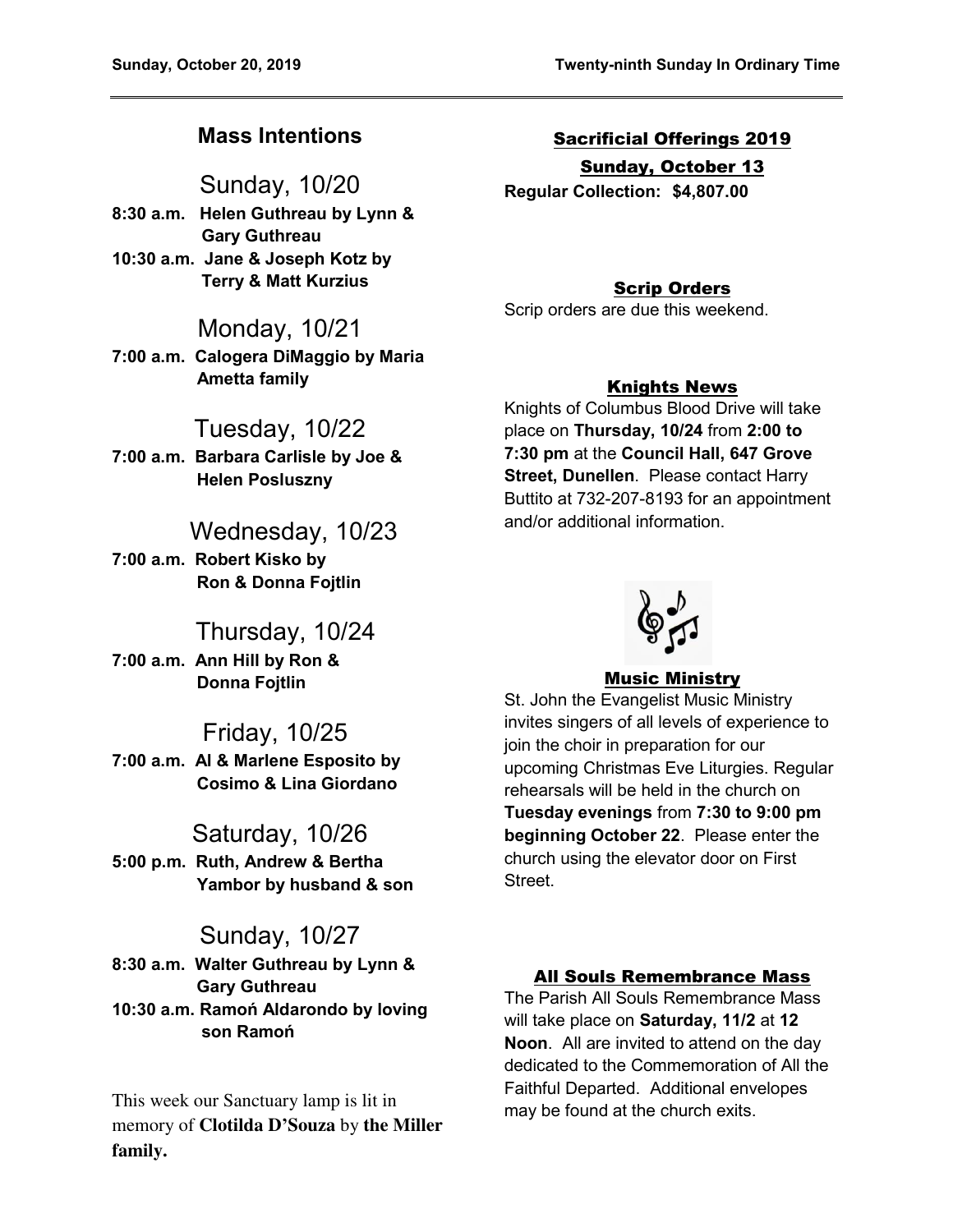### St. John Food Pantry

Our Food Pantry is in need of the following: dry pasta, rice, cereal, canned tuna and chicken, low/no sugar canned fruit, no/low sodium canned vegetables and soups, tomato sauce and fruit juice. Food donations support our parish food pantry, for our neighbors in need as well as FISH Food Pantry on New Market Road in Piscataway. Thank you for your continuous generosity.

#### Social Concerns

Do you know a needy person or family? Could one of your neighbors benefit from assistance with food and/or other essentials? Please call the Pastoral Center, 732-968-2621, in confidence, and we will do whatever we can to help. Please continue to bring men's toiletries, tooth brushes, and large and medium thongs or slippers for the Ozanam Men's Shelter. Articles may be left in the vestibule. Thanks for not forgetting the "guys".

#### Catholic Daughters Fund Raiser

Early Christmas shopping FUND-RAISER program with Touchstone Crystal! Catholic Daughters Court Regina Coeli #940 invites you to add some sparkle to your holidays while contributing to those in need. LIMITED SEATING for Wednesday, 11/6 in Dunellen at St. John The Evangelist auditorium. Please contact Anne Haley [ash210@comcast.net](mailto:ash210@comcast.net) or 908-917-1563 no later than Wed, October 30th to reserve your spot and get further information. TIME: 7:30 Jewelry Sale and Refreshments. Can't make it but want to order? Contact Anne Haley at the above information or Beth Willoughby at [bethlby72@verizon.net](mailto:bethlby72@verizon.net)  for an online link.



New Altar Servers

## Time, Talent and Treasure



Fostering stewardship is a way of life. Everyone benefits from the sacrificial gift one makes of his/her time, talent and treasure. We gratefully acknowledge and salute:

# **Frank Torok, Our Website Manager**

Thank you for your participation!

Serving at the Altar during Mass is a great way for boys and girls to develop their faith and service to the Church. If you are in the  $4^{\text{th}}$  grade and up and have received First Holy Communion, please complete the information below and drop it in the collection basket or email it to [stjev@verizon.net.](mailto:stjev@verizon.net) Training dates will be determined after sign-ups. Thanks!

 $\mathcal{L}_\text{max}$  , where  $\mathcal{L}_\text{max}$  , we have the set of  $\mathcal{L}_\text{max}$ 

\_\_\_\_\_\_\_\_\_\_\_\_\_\_\_\_\_\_\_\_\_\_\_\_\_\_\_\_\_\_\_\_\_

 $\mathcal{L}_\text{max}$  , which is a set of the set of the set of the set of the set of the set of the set of the set of the set of the set of the set of the set of the set of the set of the set of the set of the set of the set of

 $\mathcal{L}_\text{max}$  , which is a set of the set of the set of the set of the set of the set of the set of the set of the set of the set of the set of the set of the set of the set of the set of the set of the set of the set of

Name:

Address:

Home Phone Number:

 $\mathcal{L}=\{1,2,3,4,5\}$ 

Grade/School:

Parent email: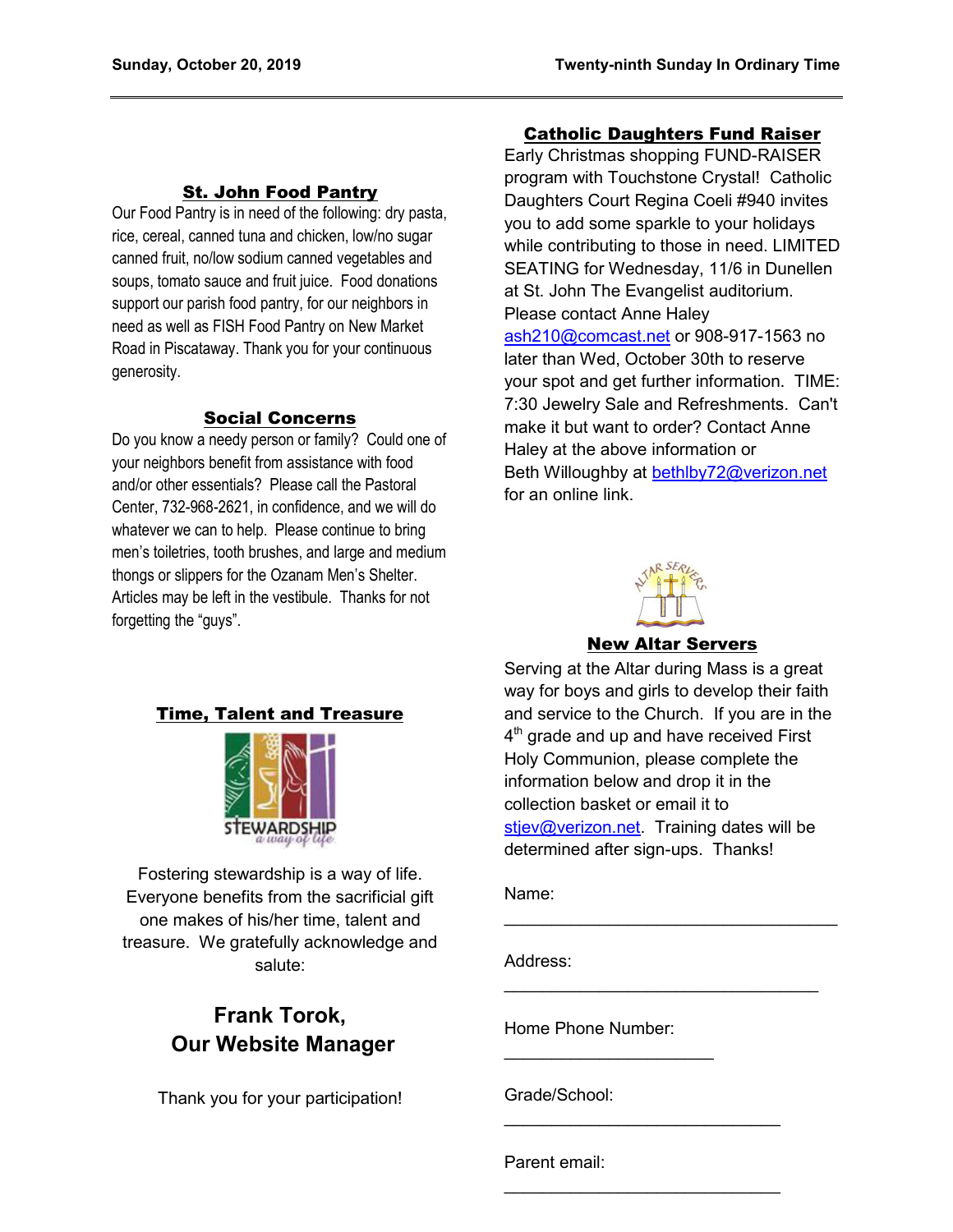St. John the Evangelist Parish, Dunellen presents... **Kick Start Your Faith!**

Feel like you need a spiritual boost? Don't remember or understand some Catholic basics? What's the big deal with Reconciliation? Is the Eucharist a living thing in your life? Join us for a 4-week program to help you rejuvenate your faith. **Wednesday evenings ~ 6:30-8pm in the Church**.

#### **October 23, 2019 Clarifying the Misconceptions**

(The Immaculate Conception, The Incarnation, The Ascension, The Assumption, Purgatory, Limbo, Transubstantiation, etc.) *Presented by Rev. Msgr. William Benwell, St. Mary - Stony Hill, Watchung* 

## **October 30, 2019 The Role of the Saints**

*Presented by Rev. Edmund A. Luciano, III, St. Bernard of Clairvaux, Bridgewater* 

## **November 13, 2019 The Mercy of Reconciliation**

*Presented by Rev. Msgr. John Fell, St. John Neumann Pastoral Center, Piscataway* 

**November 20, 2019 The Eucharist Alive!**

*Presented by Rev. Msgr. Charles Cicerale, St. James, Woodbridge*

## Union Catholic Information Night

If you missed Open House or want a closer look, join us at Union Catholic High School on **Wednesday, 11/6** at **7:00 p.m.** and learn how UC's faith-based environment can support you on your journey to college and throughout life! Be Fearless, Be Faithful, Be Ready! For more information, contact Betsy Thornton at 908-889-1600, ext. 302 or [bthornton@unioncatholic.org.](mailto:bthornton@unioncatholic.org)

### Commission for Historical Records

Are you interested in history…church history…St. John's history? Father Alphonsus is looking for one or two parishioners who would be interested in taking on the role of Parish Historian. This person would help us to preserve our parish history as we enter into our  $140<sup>th</sup>$  year of service to the communities of Dunellen and Green Brook. An annual workshop, presented by the Diocese of Metuchen, provides training and assistance. Please contact the Parish Office if you are interested.



## Prayers for Our Service Members

Military Please pray for the following parishioners who are currently serving in the Military:

- **U.S. Navy Reserve Lt. Michael Bartilotti**
- **U.S. Army Pvt. Luke Harshaney**
- **U.S. Army Pvt. Raymond C. Pizzigoni**
- **U.S. Coast Guard Lt. Ed Sella**
- **U.S. Army Staff Sgt. Paul Frabizzio**
- **U.S. Marine Mer. Cpl. Thomas Tyler Lizak**
- **U.S. Army Pfc. Sean Parente**
- **U.S. Marine Pvt. Dante Parente**
- **U.S. Army 2nd Lt. Casey Wenzel**
- **U.S. Army Spec. 4 Timothy Francisco**
- **U.S. Marine LCpl. Stephen Wright**
- **U.S. Marine Pvt. José Citron**

If there are any other military members you would like to be included in our prayers, please contact the Parish Office.